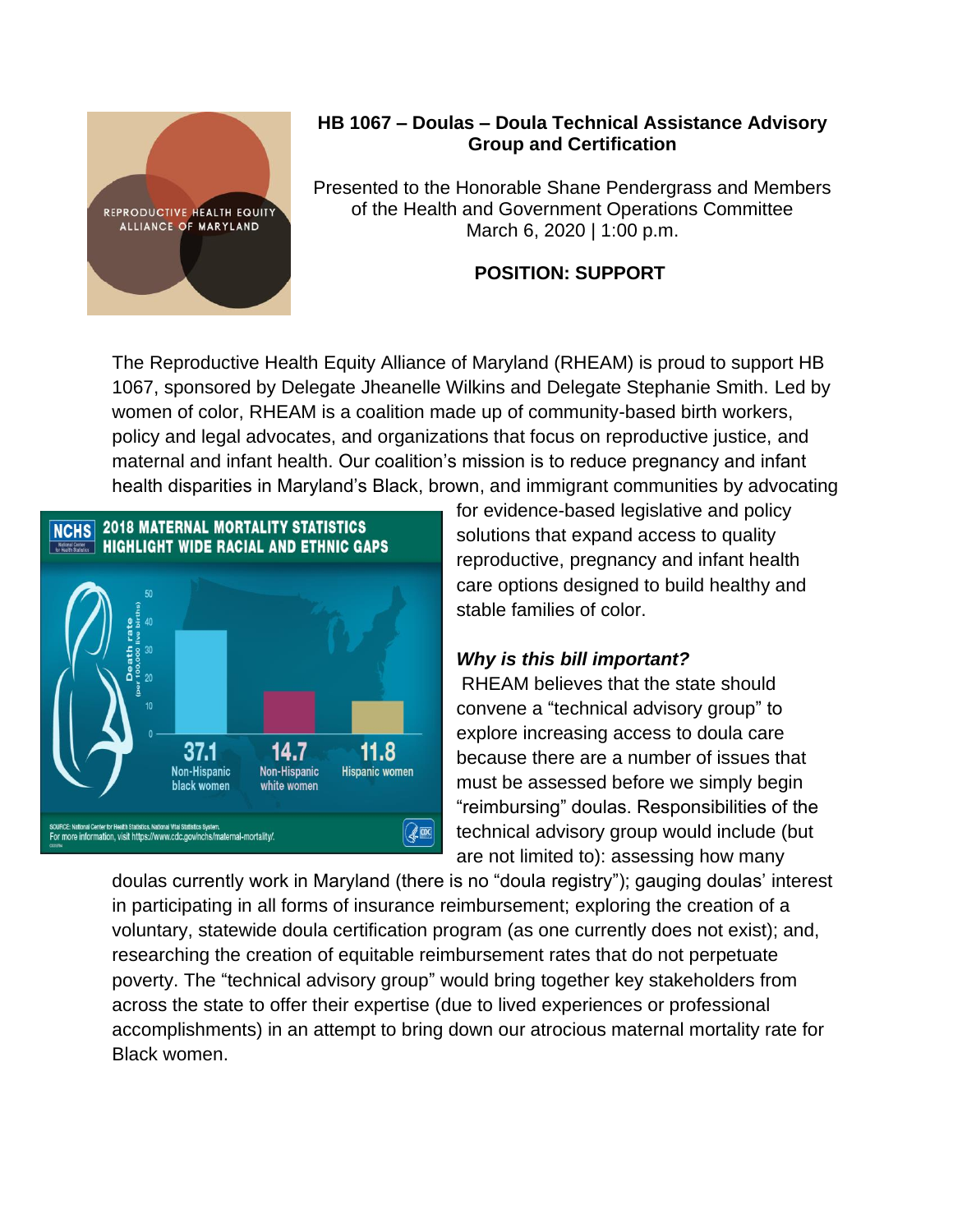The Center for Disease Control National Center for Health Statistics' 2018 report shows an average of 17.4 deaths per 100,000 women in the United States. <sup>1</sup> Unfortunately, unlike the rest of the world<sup>2</sup>, the U.S. maternal mortality ratio has increased in recent decades<sup>3</sup>—and this is largely due to increased maternal mortality for Black women. Compared to their non-Hispanic white counterparts, Black women are three to four times as likely to die from pregnancy and childbirth.<sup>4</sup> Black expectant and new mothers in the U.S. die at the same rate as women in Mexico and Uzbekistan.<sup>5</sup> Furthermore, higher income Black women are not necessarily better off when it comes to maternal mortality; Black women have higher rates of maternal mortality across all socioeconomic and educational backgrounds. Research by the Black Mamas Matter Alliance (as well as many others) suggests that racism, racial discrimination, systemic inequities, and social determinants of health that contribute to poor maternal health outcomes for the Black community.<sup>6</sup>

The term "doula" comes from Greek and is often translated as "one who serves." As a profession, the scope and practice of doulas has been that of a supportive role for birthing persons during all phases of their pregnancy.<sup>1</sup> While there are a number of organizations which offer doula certification, their typical business model is based on minimal contact: one to two face-to-face visits prior to birth, support during birth and one to two postpartum visits. In contrast, the holistic, community-based model has been shown to have the greatest impact on health and well-being; in this model, a doula provides support from the first contact with the pregnant person throughout the duration of the pregnancy and birth, as well as provides postpartum and breastfeeding support.<sup>7</sup> Community-based doulas also support pregnant people in navigating and accessing housing, transportation, healthy food, and emotional support, since all of these significantly contribute to maternal and child health and well-being. The communitybased model of care has been shown to address challenges concerning race, implicit bias, and institutional racism, and is particularly important when supporting underserved communities. Unfortunately, because doula care is not covered by most heath

<sup>1</sup> Centers for Disease Control & Prevention, Maternal Mortality, [https://www.cdc.gov/nchs/maternal](https://www.cdc.gov/nchs/maternal-mortality/index.htm)[mortality/index.htm](https://www.cdc.gov/nchs/maternal-mortality/index.htm) (last accessed March 5, 2020).

<sup>2</sup> Marian F. MacDorman, et. al., *Is the US Maternal Mortality Rate Increasing?*, (2016), [https://www.ncbi.nlm.nih.gov/pmc/articles/PMC5001799/pdf/nihms810951.pdf.](https://www.ncbi.nlm.nih.gov/pmc/articles/PMC5001799/pdf/nihms810951.pdf)

<sup>&</sup>lt;sup>3</sup> Centers for Disease Control & Prevention, Pregnancy Mortality Surveillance System, <https://www.cdc.gov/reproductivehealth/maternal-mortality/pregnancy-mortality-surveillance-system.htm> (last access March 5, 2020).

<sup>4</sup> *Id.*

<sup>5</sup> Nina Martin, et. al., *Black Mothers Keep Dying After Giving Birth* (December 7, 2017),

[https://www.npr.org/2017/12/07/568948782/black-mothers-keep-dying-after-giving-birth-shalon-irvings-story-explains](https://www.npr.org/2017/12/07/568948782/black-mothers-keep-dying-after-giving-birth-shalon-irvings-story-explains-why)[why.](https://www.npr.org/2017/12/07/568948782/black-mothers-keep-dying-after-giving-birth-shalon-irvings-story-explains-why)

<sup>6</sup> Black Mamas Matter Alliance, *Setting the Standard for Holistic Care of and For Black Women* (2018),

[http://blackmamasmatter.org/wp-content/uploads/2018/04/BMMA\\_BlackPaper\\_April-2018.pdf.](http://blackmamasmatter.org/wp-content/uploads/2018/04/BMMA_BlackPaper_April-2018.pdf)

<sup>7</sup> *Id.*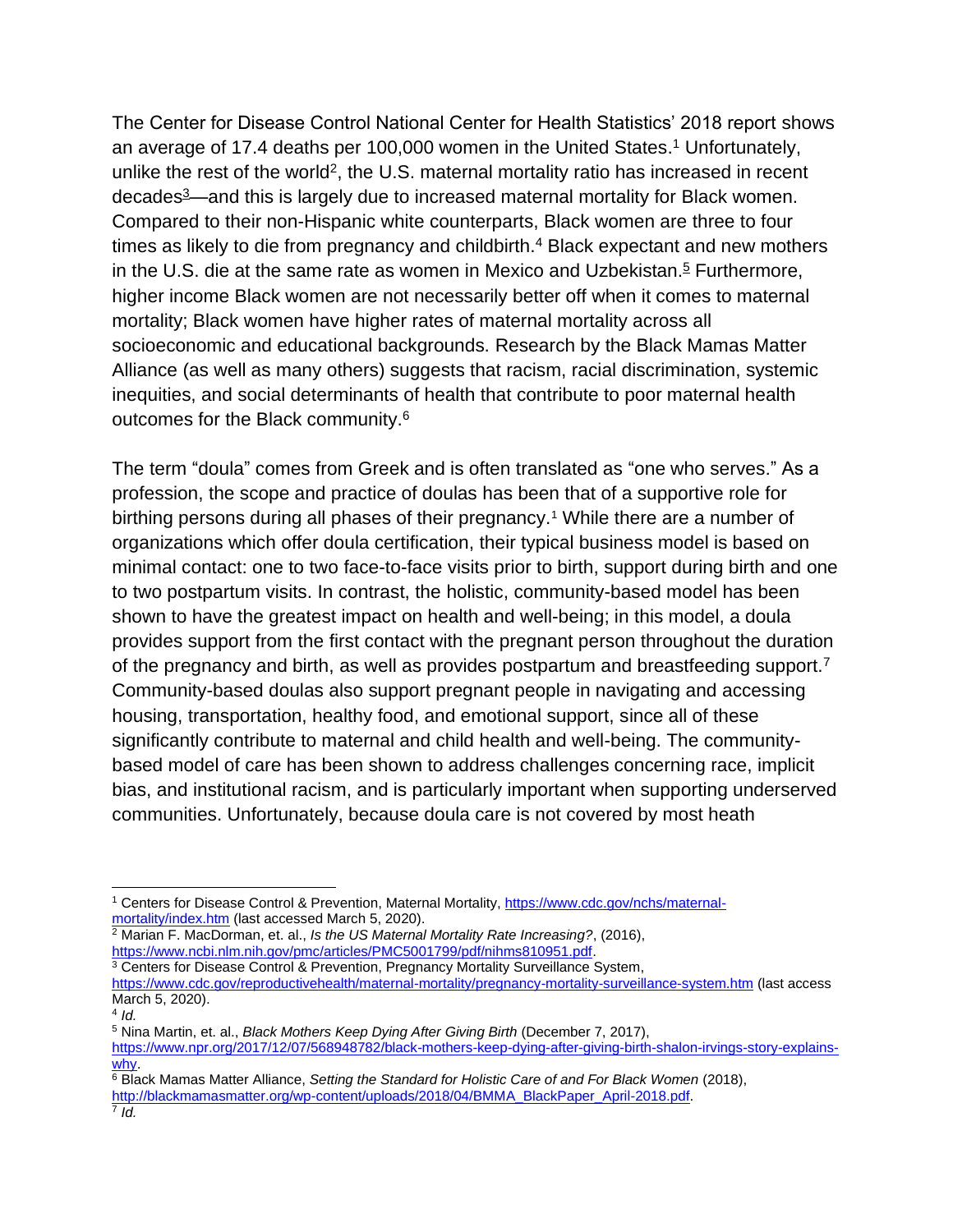insurances, including Medicaid, this form of doula care is largely inaccessible to those who need it most.

While a handful of states across the country have attempted to create pathways and programs to utilize doulas and provide Medicaid reimbursement as a means to address maternal mortality and morbidity, most have failed to create equitable programs that will get doulas to women of color and lower income people. In New York, for example, community-based groups who had long been working with and supporting these key populations were not eligible to participate in the program because of the certification process.<sup>8</sup> Minnesota and Oregon are two other states that have begun using state Medicaid funds to reimburse doulas, but the reimbursement rates were set so low that lower- and middle-income doulas could simply not afford to take on Medicaid



beneficiaries.<sup>9</sup>

The need to explore doulas as a viable option to improve birth outcomes and address maternal health disparities is needed and welcomed in Maryland. Yet, it must be developed in a manner that neither excludes current professional doula agencies and perinatal community support programs from operating, nor perpetuates economic disparities. The technical advisory group proposed in HB 1067 would do just that. Our state cannot afford to wait any longer – now is the time to take action to reduce negative health outcomes for Black women, and evidence shows that we can do that by expanding access to doula care.

For all of these reasons, we urge a **favorable** committee report on **HB 1067**. If you have any questions, please don't hesitate to reach out to RHEAM's Co-Chairs:

- Ashley Black, Attorney at Public Justice Center [\(BlackA@publicjustice.org\)](mailto:BlackA@publicjustice.org)

- Ana Rodney, Doula and Executive Director of MOMCares [\(momcaresbaltimore@gmail.com\)](mailto:momcaresbaltimore@gmail.com)

- Andrea Williams-Muhammad, Doula with the Nzuri Malkia Birth Collective [\(andnic.williams@gmail.com\)](mailto:andnic.williams@gmail.com)

<sup>8</sup> Collier Meyerson, *Every Black Woman Deserves a Doula* (Mar. 5, 2019),

[https://nymag.com/intelligencer/2019/03/new-yorks-medicaid-reimbursement-plan-for-doulas.html.](https://nymag.com/intelligencer/2019/03/new-yorks-medicaid-reimbursement-plan-for-doulas.html)

<sup>9</sup> Alexis Robles, *Issue Brief: A Guide to Proposed and Enacted Legislation for Medicaid Coverage of Doula Care*  (2019), [https://healthlaw.org/resource/issue-brief-a-guide-to-proposed-and-enacted-legislation-for-medicaid](https://healthlaw.org/resource/issue-brief-a-guide-to-proposed-and-enacted-legislation-for-medicaid-coverage-for-doula-care/)[coverage-for-doula-care/.](https://healthlaw.org/resource/issue-brief-a-guide-to-proposed-and-enacted-legislation-for-medicaid-coverage-for-doula-care/)